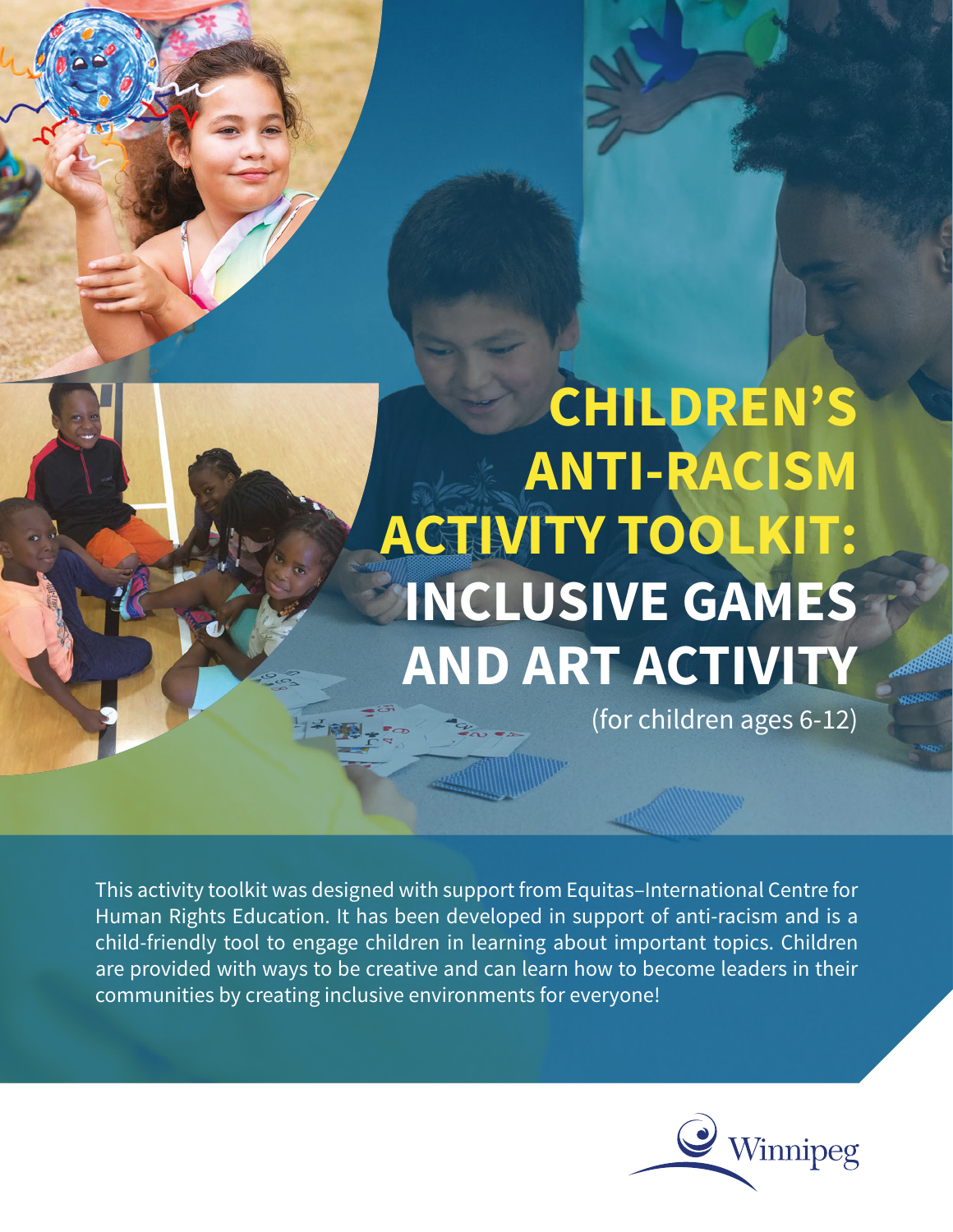



This work, the *Children's Anti-Racism Activity Toolkit: Inclusive Games and Art Activity (for ages 6-12)*, is adapted from Equitas–International Centre for Human Rights Education's Building Inclusive Communities: An action guide for young people used under CC BY-NC-SA 4.0. The *Children's Anti-Racism Activity Toolkit: Inclusive Games and Art Activity (for ages 6-12)* is licenced under CC BY-NC-SA 4.0.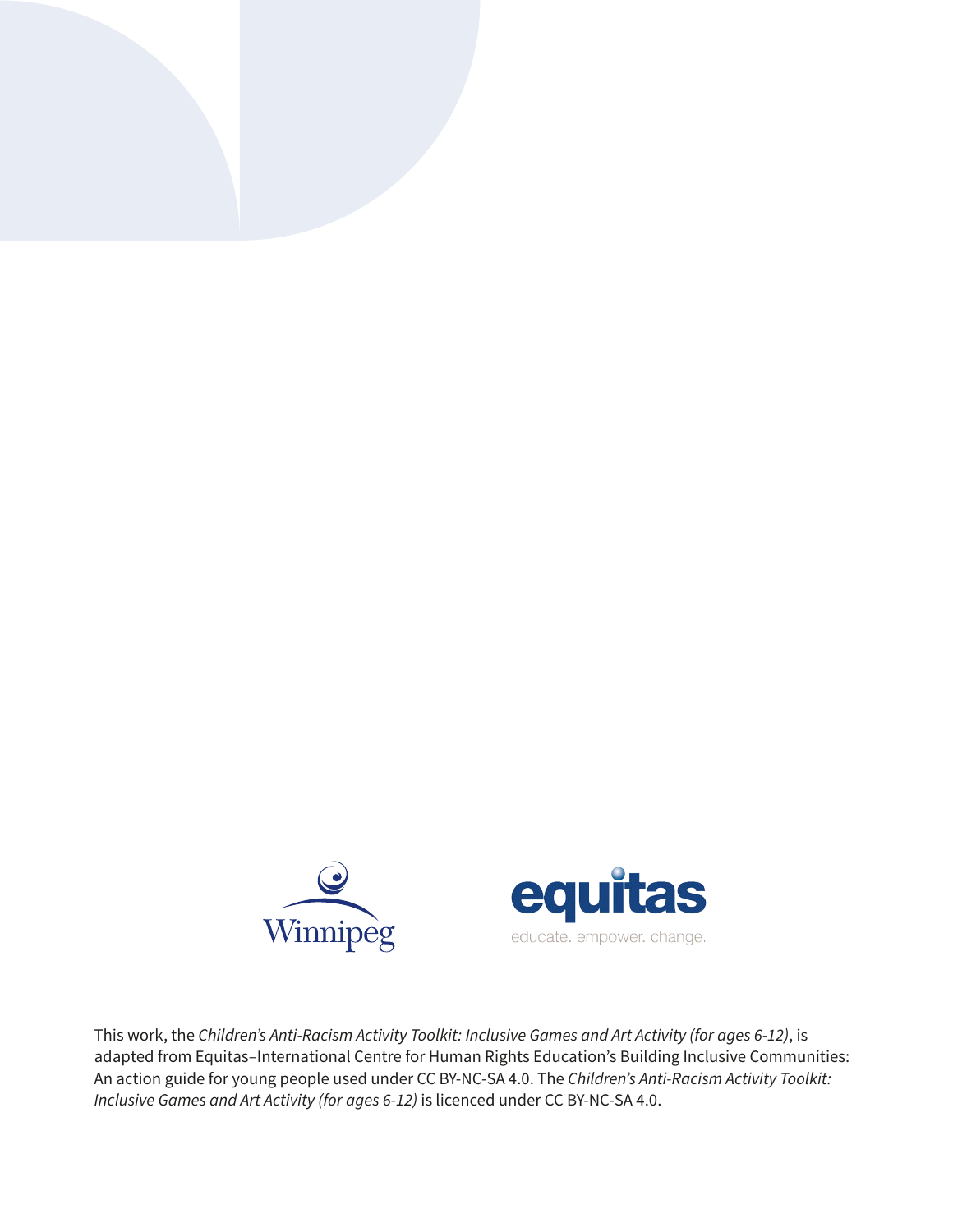### **INTRODUCTION**

#### **Purpose of the Children's Anti-Racism Activity Toolkit**

The purpose of this toolkit is to provide children with the opportunity to be creative, and share their knowledge and feelings on important topics, such as racism, discrimination, equality and reconciliation, through play and discussion!

The toolkit is meant to help strengthen the collective action of families, organizations and the community at large, by providing an opportunity for children to increase their participation and take action to help build inclusive, welcoming and safe spaces for their peers.

The activities in the booklet promote human rights values, such as fairness, respect for diversity, acceptance, responsibility and inclusion.

#### **How do I use this activity toolkit?**

Follow these steps:

- Review the **TIPS** for facilitating discussions with the participants.
- Read the **DEFINITIONS** provided on page 3. Have a short discussion with your children or your group.
- Play the **GAMES** and complete the discussion portion of each game.
- Complete the **ART ACTIVITY**.
- **POST** the artwork where everyone can see it!

The activities contained in this toolkit are designed to be simple for organizations or households who have limited experience playing games or having discussions with children on the issues of racism, discrimination or children's rights.

The **discussion** portion of each game is meant as a sharing opportunity to gather children's ideas and perspectives, and to assist them in creating their artwork in the last activity.

The activities are low-organized, use few materials and, in most cases, can be played in small spaces with only a few participants. Games can also be modified due to COVID-19.

#### **For information on this activity toolkit:**

Email: **ActivitiesAtHome@winnipeg.ca** Call: 311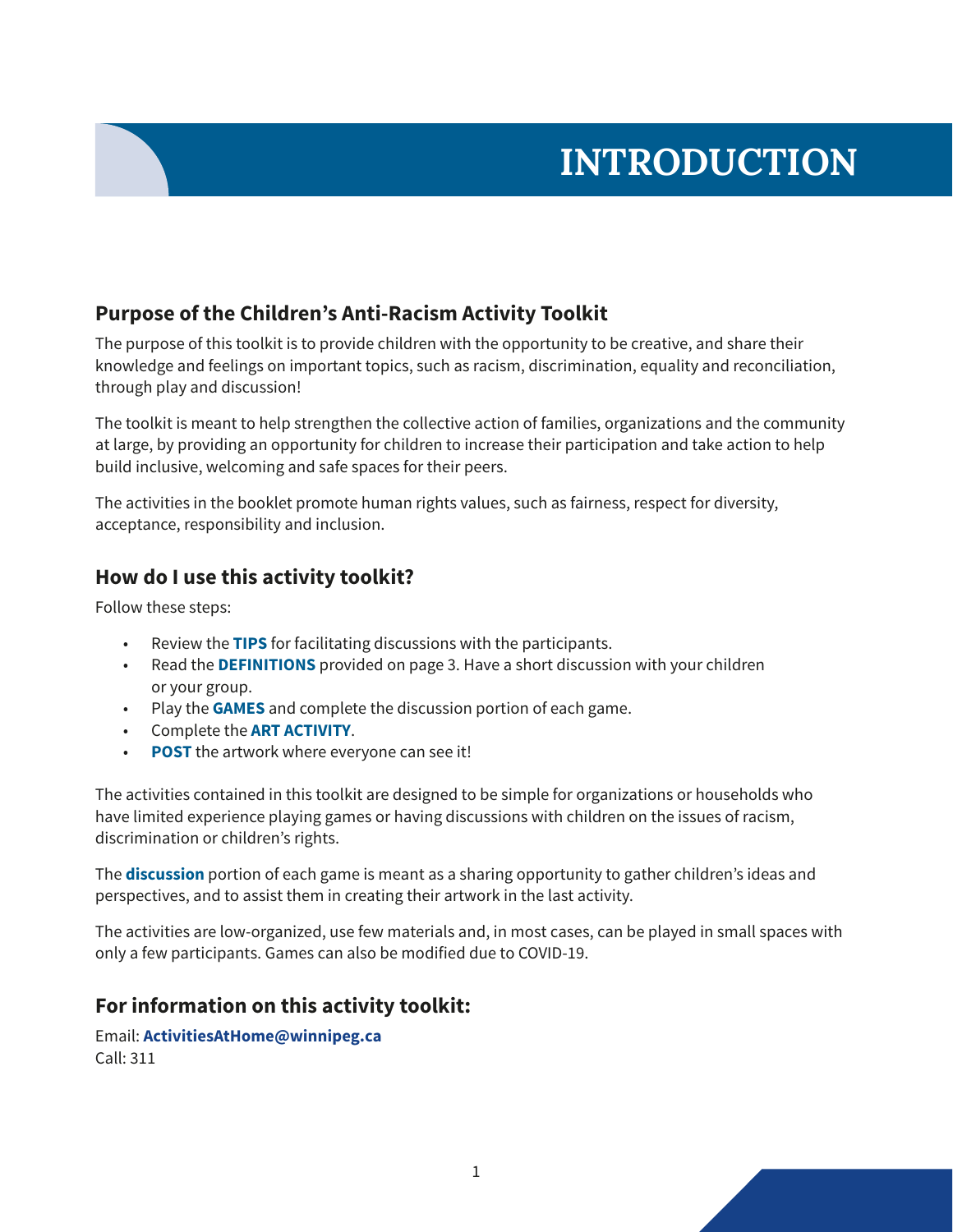# **TIPS**<br>*for facilitating discussions with the participants*

Ask the **Feel, Think, Act** questions that are relevant to the children's needs and interests. **The questions provided are suggestions and it is not necessary to ask all of them. Select and/or modify them as you see fit.** 

 It is important that you make this experience as positive as possible by sharing the benefits of learning from one another. Promote the benefits of creating a positive group dynamic.

> **FEEL** questions help the group talk about how they liked the activity and the feelings they experienced.

> **THINK** questions encourage the group to question their assumptions, reflect on their behaviour (during the activity and in other situations) and make connections between personal experiences and broader community issues.

> **ACT** questions surface suggestions for actions young people can take to build more inclusive and rights-respecting communities by incorporating positive values and behaviours into their daily lives or shifting practices within the group, the organization or broader community.

## **ADDITIONAL TIPS**

- 1. Your role is to guide the discussion, not to provide them with the answers.
- 2. Listen to the ideas expressed by your participants, without judgement.
- 3. Ensure everyone has the opportunity to speak if they wish to.
- 4. Always pay attention to the group's needs and overall dynamics if you sense it is time to move on to a new activity, cut the discussion short, or resume the next day, do so.

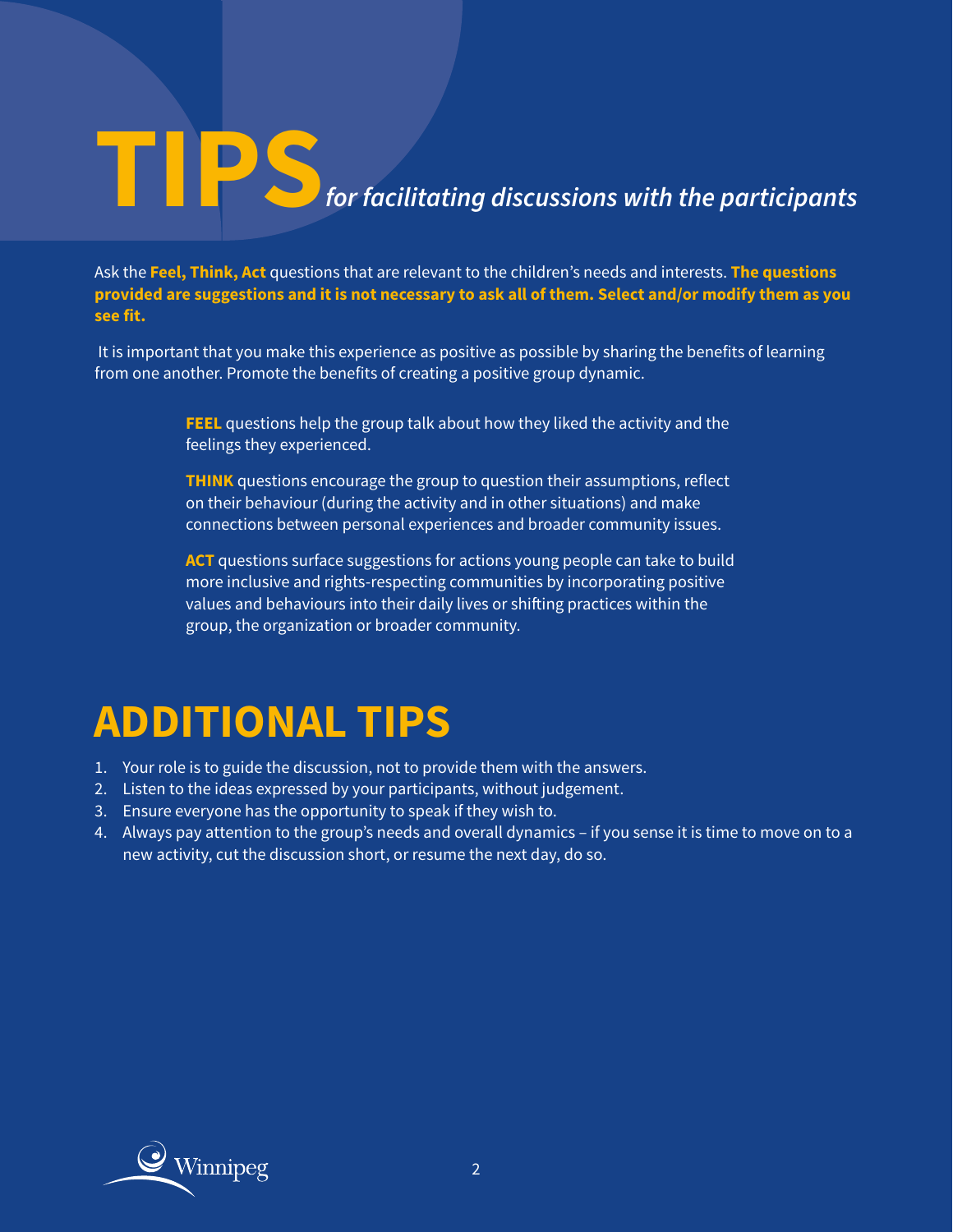### **DEFINITIONS**

#### **What is racism?**

Racism is the belief that one group of people is superior to another. It causes people to be treated unfairly or to be excluded because of their skin colour, ethnicity or background. It is discrimination and it is wrong.

#### **What does it mean to be anti-racist?**

Being anti-racist means to actively oppose racism in all its forms—individual, institutional and systemic racism.

#### **What is discrimination?**

Discrimination is the act of excluding an individual or a group or denying them, for example, a job, housing, or access to public space or a service. Discrimination occurs when an individual or group excludes, isolates, treats differently or deprives another individual or group of their rights because of particular "characteristics," such as age, sex, ethnic or cultural origins, etc.

#### **What is reconciliation?**

Reconciliation is about building awareness of the past, acknowledging the harm that has been inflicted on Indigenous peoples, providing apologies for the causes and taking action to change behaviour. The process of reconciliation must be transformative. It is about working together to create equality between Indigenous and non-Indigenous populations and protect, promote and fulfil the human rights of Indigenous peoples.

#### **Why do some young people exhibit racist behaviour?**

Prejudices and stereotypes are learned behaviours and are reinforced through existing discriminatory structures in society. If a young person holds prejudices and is in a position of power, they may exhibit racist behaviours, whether consciously or not. Young people emulate racist behaviours that are embedded in society, which they may see reinforced by their parents or guardians, peers, teachers, the media, school and other institutions. As young people observe the world around them, they tend to imitate the behaviours and attitudes that they perceive as being acceptable.

#### **What are children's rights?**

Children's rights are human rights for children. They are specific rights that aim to protect all individuals under 18 years of age. Children's rights include specific rights that recognize their particular needs and afford them special protections to help them grow, learn, play and participate with dignity.

Children have the **right** to live free from racism and discrimination, which means they also have the **responsibility** to accept others as they are, and be inclusive of others and their diversity.

Children's rights education is an important tool in the elimination of racial discrimination.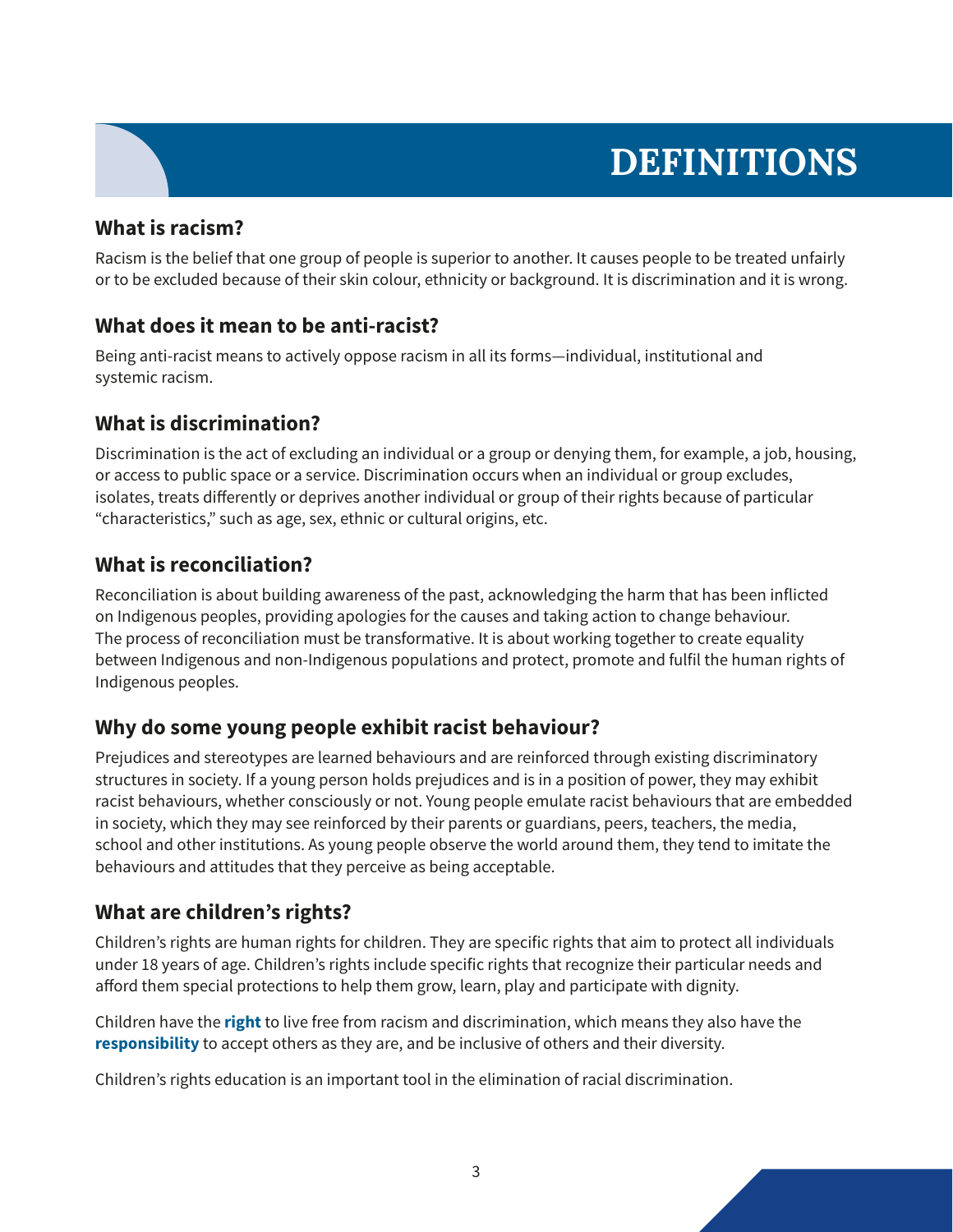### **CHILDREN'S RIGHTS**

#### **The Convention on the Rights of the Child in Child Friendly Language**

#### **Here are some children's rights:**

- 1. Everyone under 18 years of age has these rights.
- 2. All children have these rights no matter who they are; where they live; what their parents do; what language they speak; what their religion is; whether they are a boy or a girl, or neither, or both; what their culture is; whether they have a disability; whether they are rich or poor.
- 12. You have the right to give your opinion, and for adults to listen and take it seriously.
- 13. You have the right to find out things and share what you think to others, by talking, drawing, and writing or in any other way, unless it harms or offends other people.
- 14. You have the right to choose your own religion and beliefs.
- 22. You have the right to special protection and help if you are a refugee (if you have been forced to leave your home and live in another country).
- 23. You have the right to special education and care if you have a disability, so that you can live a full life.
- 30. You have the right to practice your own culture, language and religion or any you choose. Minority and Indigenous groups need special protection of rights.
- 42. You have the right to know your rights! Adults should know about these rights and help you learn about them, too.

This child-friendly version of the Convention on the Rights of the Child was produced by UNICEF. This text is not an official version of the UN Convention on the Rights of the Child.

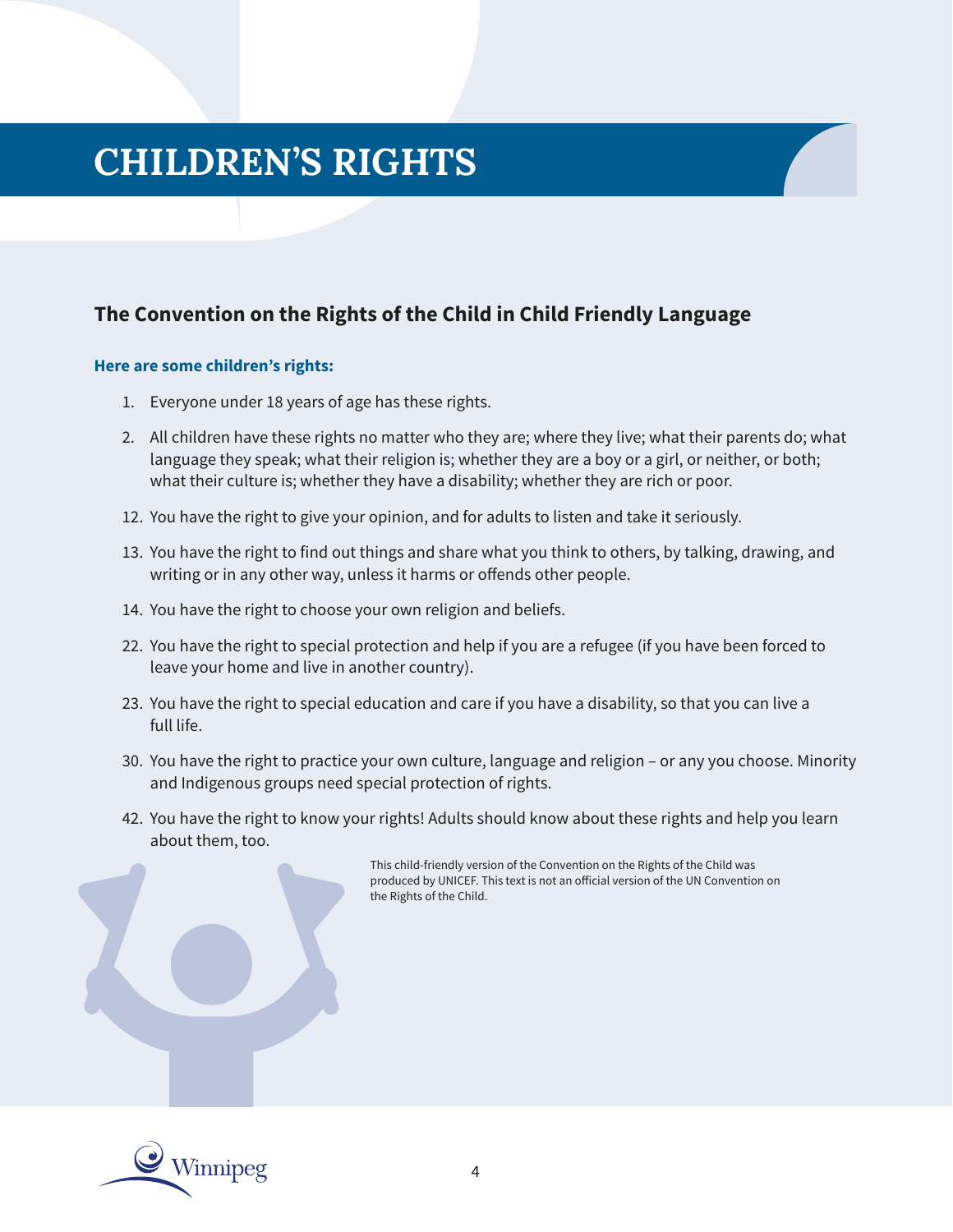## **1 Intro bingo**

**Time** 20 minutes **Materials** Music, copies of the bingo chart, pencils (or develop your own bingo chart) **Values** Respect for diversity, acceptance, inclusion **Life skills** Interpersonal relationships **Right and Responsibility** Right to be yourself and responsibility to learn about others and their diversity (Article 2, 13, 30)

#### **About this activity**

Group members find a person in the group that fits each description on the chart. Then, in the group discussion, they think about why it is fun to learn more about each other and identify other ways to get to know each other better.

#### **Instructions**

- 1. Copy the bingo chart provided on the next page. Make one copy for each group member.
- 2. Form a circle. Ask everyone to say something special about themselves that the others may not know. For example, someone could say that they like to draw or eat a specific food, etc.
- 3. Specify that the purpose of the activity is to get to know each other better. Distribute copies of the bingo chart and pencils, and go over what is written in each square of the bingo chart to ensure everyone understands.
- 4. Explain that the activity involves walking around the room and asking questions to the others to find someone who fits the descriptions on the chart. Each person should write down the name of the person they find in the appropriate square on the chart. The goal is to complete as much of the chart before the time is up (e.g. 10 minutes).
- 5. Put on some lively music to begin the activity.
- 6. Do the activity for the allocated time, then move to the group discussion.

#### **Variation**

For large groups it may be difficult to talk to everyone. Instead, do the activity in small teams. This game can be facilitated in a classroom setting, where you do not need to walk around. Participants can sit at tables in small groups, separated safely as needed.

#### **GROUP DISCUSSION**

| FEEL                                                                                                           | <b>THINK</b>                                                                                                                               | <b>ACT</b>                                                |
|----------------------------------------------------------------------------------------------------------------|--------------------------------------------------------------------------------------------------------------------------------------------|-----------------------------------------------------------|
| How did you like this activity?<br>How did it feel when you shared<br>something about yourself with<br>others? | Did you discover anything new about other<br>members of the group? What did you discover?<br>Why is it fun to learn more about each other? | What can we<br>do to get to<br>know each<br>other better? |

#### **Challenge!**

Invite each group member to make a self-portrait and to write the things that make them unique around it. Put the pictures up on the wall. Allocate a time for everyone to walk around and learn more about each other through the drawings.

#### **Age** 8+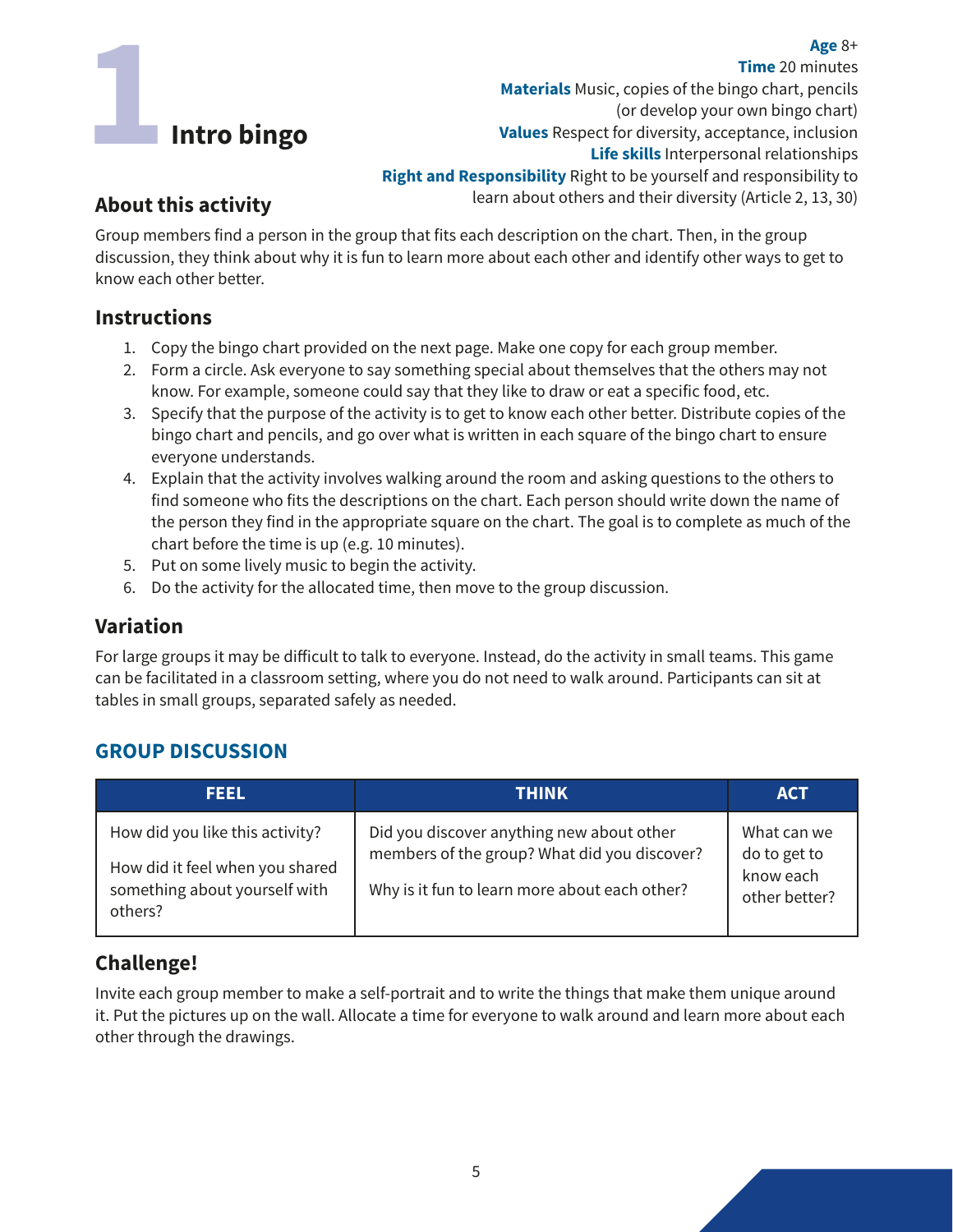#### **BINGO CHART**

| DO YOU                                  | DO YOU                                          | <b>CAN YOU</b>     | <b>CAN YOU</b>                                        |
|-----------------------------------------|-------------------------------------------------|--------------------|-------------------------------------------------------|
| have a pet?                             | like to play hide-and-<br>seek?                 | Ĭ,<br>dance?       | sing?                                                 |
| play a musical<br>instrument?           | have a summer birthday<br>(June, July, August)? | name 3 feelings?   | 1, 2, 3<br>count from 1 to 10 in<br>another language? |
| <b>AAA</b><br>have at least 2 siblings? | own a collection of<br>something?               | ride a bike?       | draw a picture of a cat?                              |
| like sports?                            | 47<br>like to draw?                             | speak 3 languages? | do a cartwheel?                                       |

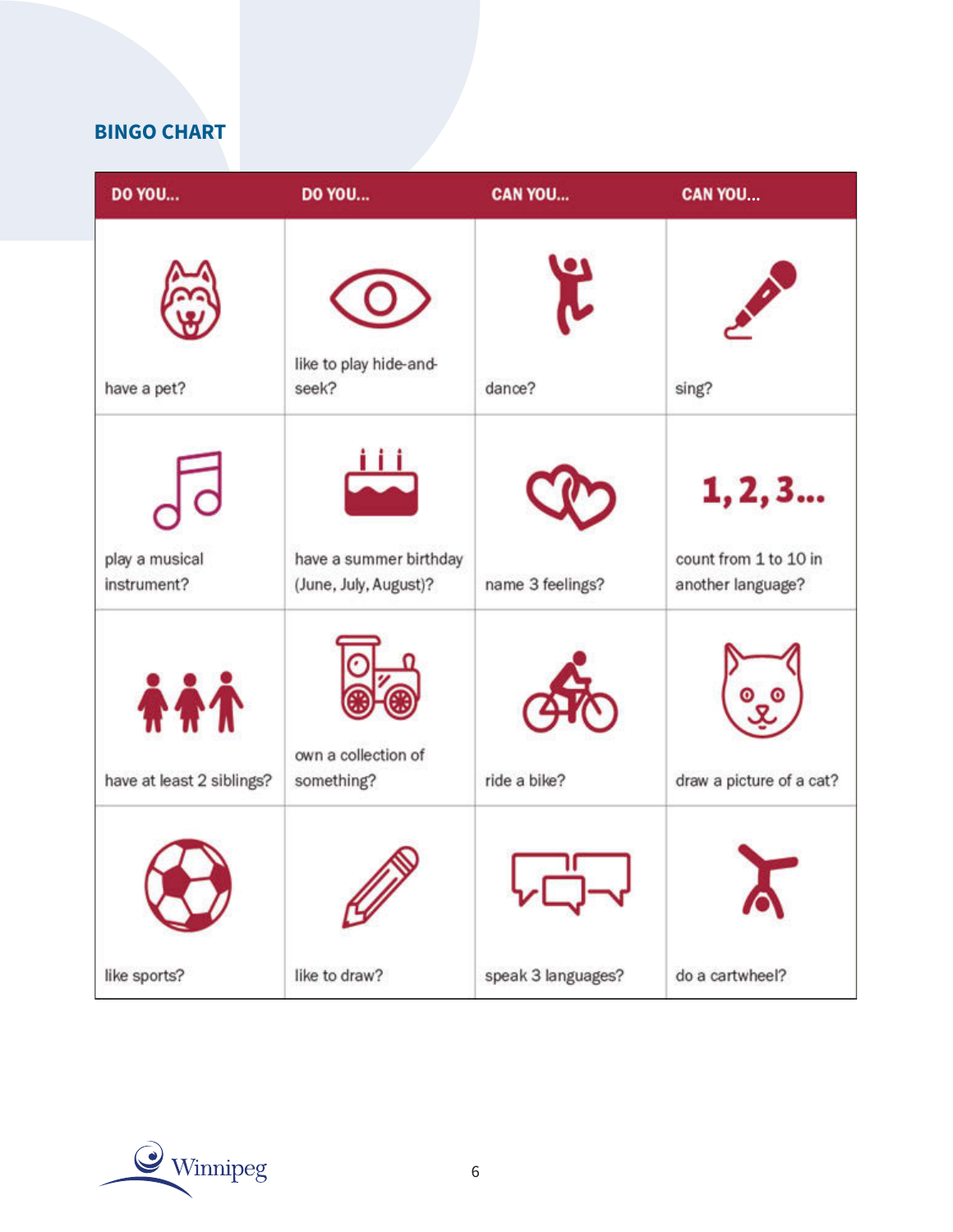## Age 6+<br> **20 minutes**<br> **20 minutes**<br> **20 minutes**<br> **20 minutes**<br> **20 minutes**<br> **20 minutes**<br> **20 minutes**<br> **20 minutes**<br> **20 minutes**<br> **20 minutes**<br> **20 minutes**<br> **20 minutes**<br> **20 Materials None**<br> **20 Materials None**<br> **20 Exclusion by numbers**

**Materials** None **Values** Respect for diversity, acceptance, inclusion **Life skills** Empathy, self-awareness **Right and Responsibility** Right to be treated fairly and responsibility to be inclusive of others (Article 2, 30 CRC)

**Time** 20 minutes

#### **About this activity**

Group members form small groups with different numbers. Then, in the group discussion, they think about the importance of inclusion and identify ways to make sure no one in the group feels excluded.

#### **Instructions**

- 1. Ask everyone to move around in the play area.
- 2. Explain that different people may be left out at times during this activity in order to explore different feelings.
- 3. Instruct the group on how to walk: like an elephant, like frogs, on tippy toes, taking giant steps, etc.
- 4. After a certain length of time, shout out a number that is smaller than the number of players. Everyone must then quickly form groups containing that number of people. Anyone who does not succeed in becoming part of a group at this point is eliminated for the next step (step 5).
- 5. Now, ask the members of each group to form a huddle and to find something they all have in common. For example: a sport that they all play, an activity that they all do, a food that no one likes, a colour that all the members of the group are wearing.

*Note: It is okay if some of the group members who were eliminated are disappointed; this is an important part of the activity. Talk about their feelings together during the group discussion.* 

- 6. Invite everyone who was eliminated to rejoin the group.
- 7. Continue the activity, starting from step 1, using a different number for forming groups for 10-15 minutes.
- 8. Move to the group discussion.

#### **Variations**

**Music:** Use music to create atmosphere during the activity. You may also want to stop and start the music throughout the activity. For example, stop the music to let the group members know when it is time to form groups. This game can be facilitated with smaller groups, or modified to be similar to musical chairs (i.e. place chairs in small groups or in pairs–side-by-side or separated safely as needed). In situations of only one or two children, leaders or parents/caregivers can participate to increase the number.

**Something fun:** While the group members are in their small groups (step 5), give them something fun to do together. For example:

- Sit in a circle with all of their toes touching
- Sit in a row and pretend to be a train (six feet apart!)
- Make up a cheer
- Share some favourite dance moves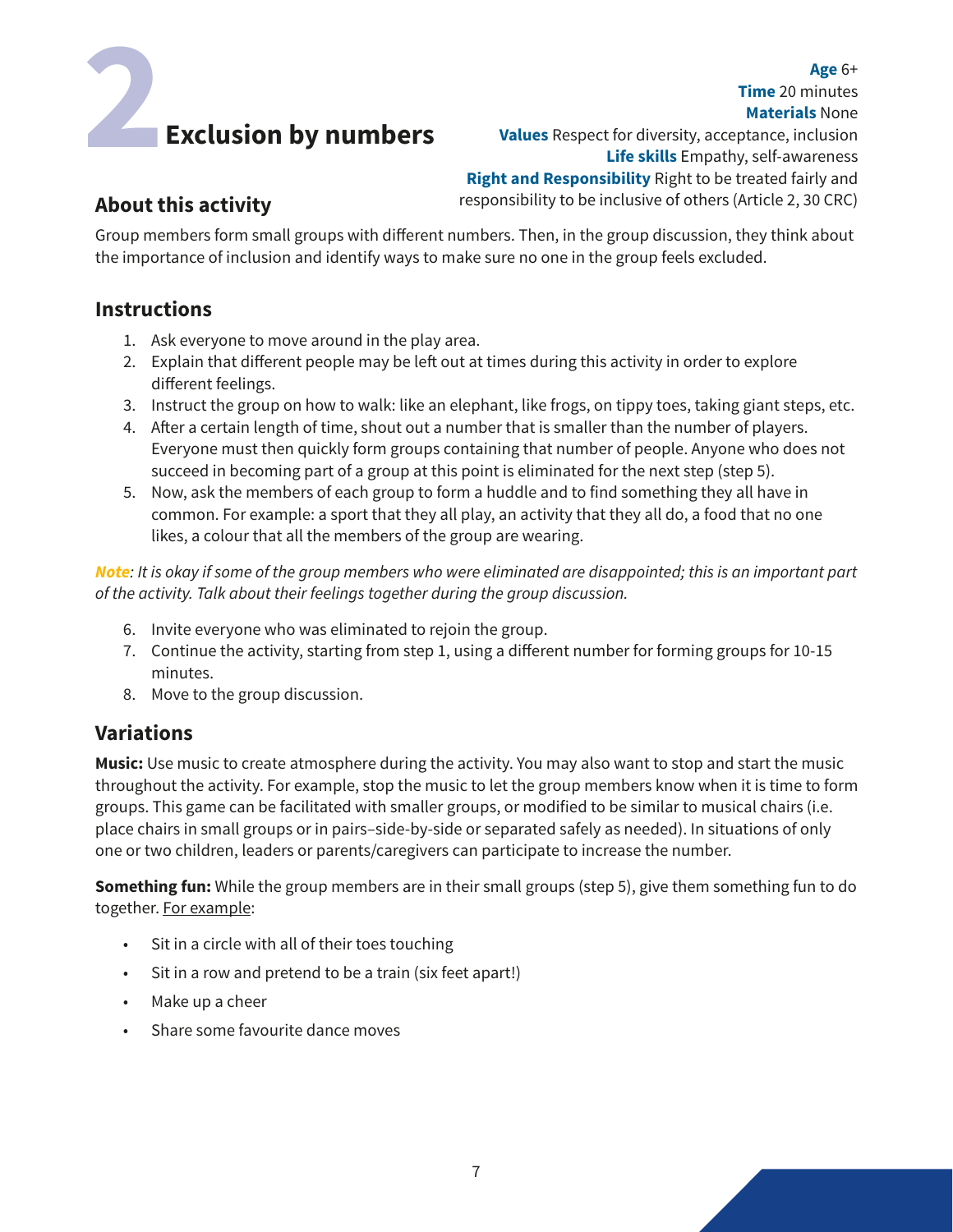#### **GROUP DISCUSSION**

| <b>FEEL</b>                                                                                               | THINK                                                                                                                                                                                                                   | <b>ACT</b>                                                                                                                                   |
|-----------------------------------------------------------------------------------------------------------|-------------------------------------------------------------------------------------------------------------------------------------------------------------------------------------------------------------------------|----------------------------------------------------------------------------------------------------------------------------------------------|
| How did you feel<br>when you found<br>a group that you<br>could join?<br>How did you feel<br>when a group | Have you ever been excluded at school, at camp<br>or by your friends? Why?<br>Have you ever excluded friends by telling them<br>they could not play with you? Why? How do you<br>think it felt for them to be excluded? | What can we do to<br>make sure that people<br>who feel excluded are<br>comfortable talking<br>about their feelings?<br>What can we do in our |
| rejected you?                                                                                             | Why is it important to include everyone in our<br>group?                                                                                                                                                                | group to make sure no<br>one is excluded?                                                                                                    |

#### **Challenge!**

Invite the group to write kind notes or draw nice pictures and give them to each other.

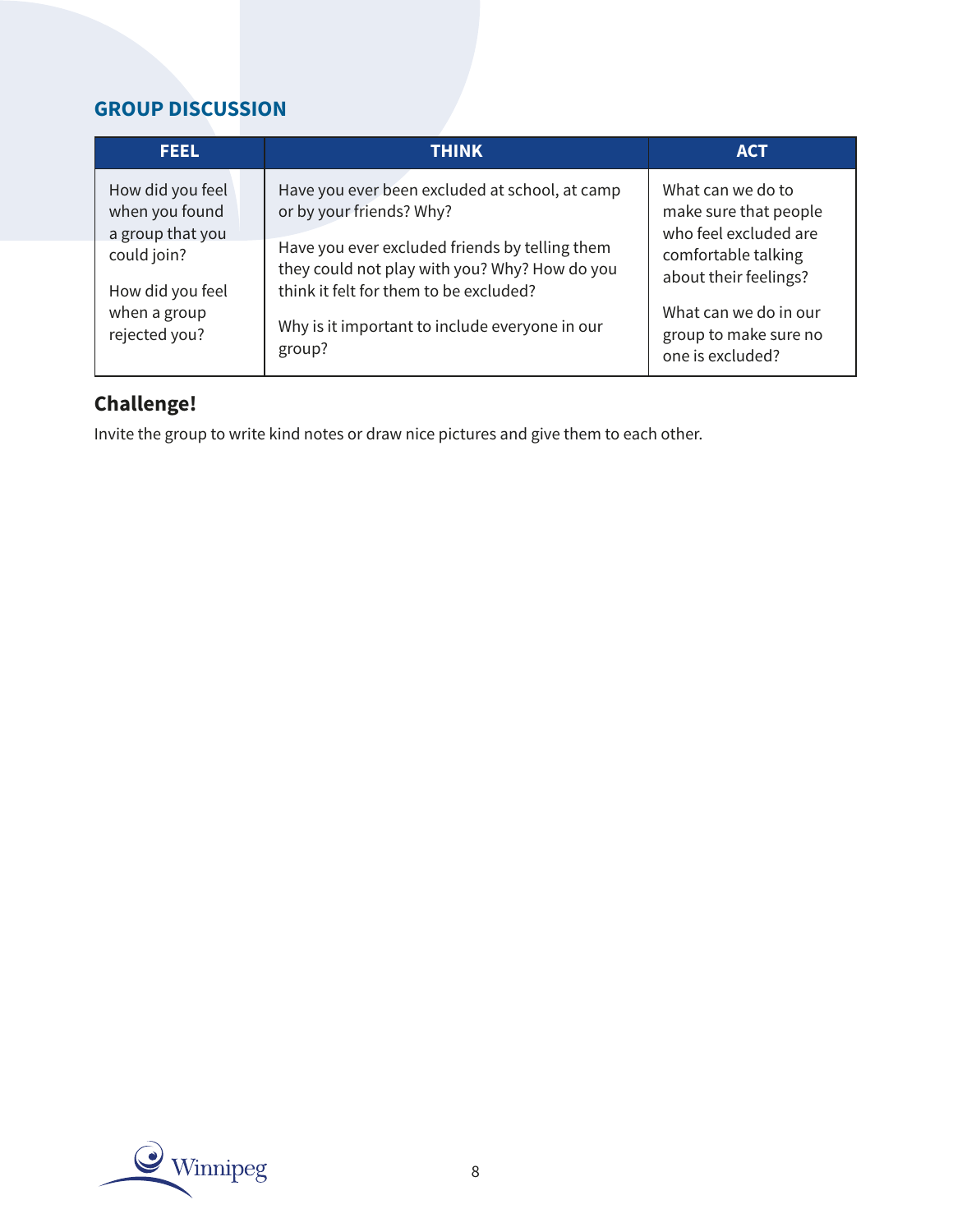

**Materials** None **Values** Fairness, responsibility, respect for diversity **Life skills** Thinking critically, effective communication, active participation **Right and Responsibility** Right to non-discrimination (Article 2 CRC)

**Age** 8+

**Time** 35 minutes

*Note: Before you begin this activity, we recommend you research some ways to promote non-discrimination, anti-racism and equality.*

#### **About this activity**

Group members perform different challenges with different restrictions. Then, in the group discussion, they think about what fairness is and identify things they can do to make sure all young people are treated fairly.

#### **Instructions**

- 1. Explain to the group that we will do an activity to learn more about treating people fairly.
- 2. Randomly divide the group into two teams.
- 3. Explain that there will be a series of challenges to complete, but that one of the teams will have half of the time to complete the challenges.
- 4. Start the activity by giving a few minutes for one of the groups to complete a challenge and only half the time for the other group to complete the same challenge. Below are ideas of challenges for the group. Select what is appropriate for your group or make up your own challenges.
	- Crawl or hop on one foot across the room from one area to the next
	- Tie their shoelaces without using their thumbs
	- Spell a word with their bodies
	- Create a pyramid with straws or popsicle sticks (you will need these additional materials)
	- Make up a song, poem or cheer
	- Tell a joke
- 5. Once the groups perform one challenge, ask them to do a second challenge, but this time, give the team who had less time the advantage.
- 6. Finally, do a third challenge, but this time give the same amount of time to both teams and explain that if one team finishes earlier, they must support the other team to complete the challenge. The objective is that we all support each other to succeed.
- 7. Move to the group discussion.

#### **Variation**

This activity can be facilitated with few participants. Each take turns performing the challenge with all the time and then half the time. If you only have one child, that child can try the challenge both ways, or participate with a leader.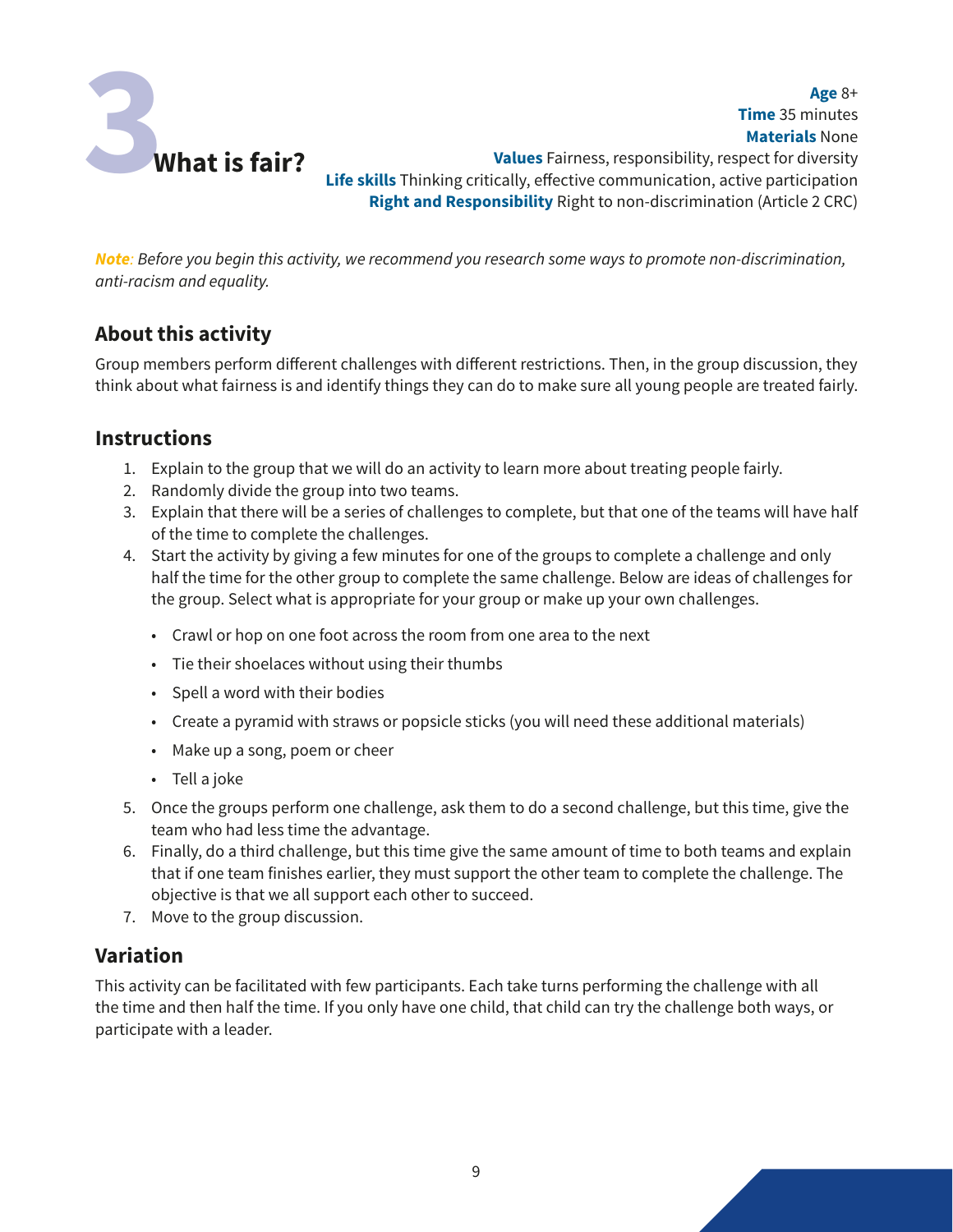#### **GROUP DISCUSSION**

| <b>FEEL</b>            | <b>THINK</b>                                   | <b>ACT</b>            |
|------------------------|------------------------------------------------|-----------------------|
| How did it feel to be  | Did you think it was fair to play a game where | What can we do in     |
| the team with more     | one team had less time than the other? Why?    | our group to ensure   |
| time?                  | Have you ever experienced a disadvantage or    | everyone has the      |
| How did it feel to be  | unfairness at school, at home or with friends  | same opportunities to |
| the team with less     | because of who you are (e.g. because of your   | succeed?              |
| time?                  | gender, the language you speak, how you look,  | What can we do at     |
| How did it feel in the | if you have a disability)? What happened?      | school, at home or    |
| last round to have the | Why is it important to ensure all people are   | with friends to make  |
| same amount of time    | treated fairly, no matter who they are or what | sure all young people |
| and help each other?   | they look like?                                | are treated fairly?   |

#### **Challenge!**

Explain to the group that through much of history, racialized groups have not been treated fairly and have not be able to enjoy the same rights as others. Many groups continue to be denied many rights all over the world. Invite group members to ask family or friends about their own experiences with being told they could not do something (in school, sports or career, etc.) because of their race, gender, cultural or religious backgrounds, or ability.

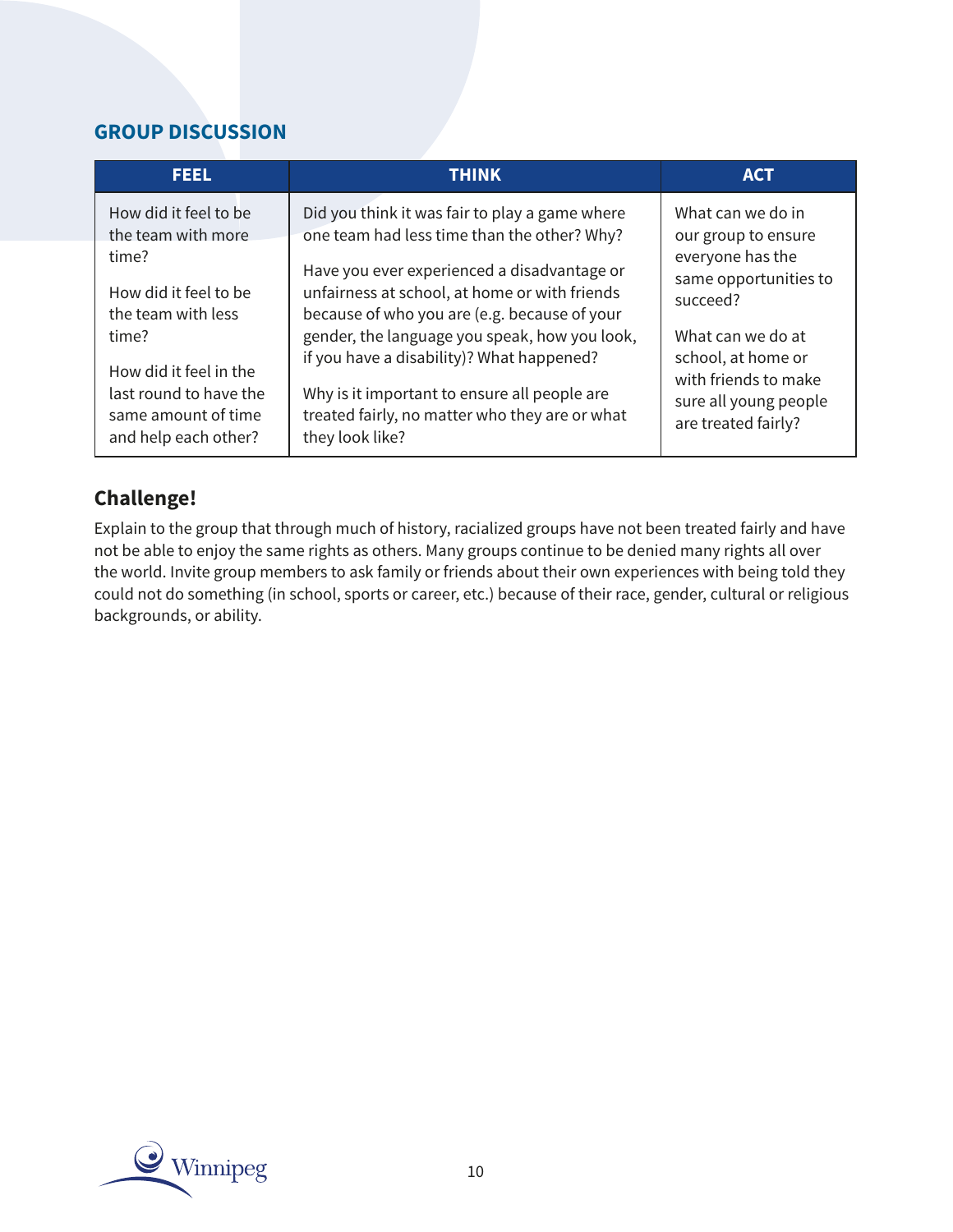# **4 A WINNIPEG WITHOUT RACISM**

#### **About this activity**

Participants have the opportunity to use what they learned from playing the games in this toolkit and having the discussions.

Have children answer the following question through art:

#### **WHAT DOES WINNIPEG WITHOUT RACISM LOOK LIKE TO YOU?**

Using the blank page (or your own poster paper) have participants draw their ideas and thoughts on an anti-racist Winnipeg. Encourage them to be as creative as possible!

If you have a large group, you can all work together to create one large mural or collage.

Hang the artwork in a space where everyone can see it. This is a good strategy for children to share their thoughts and to help continue the conversation about how to be anti-racist. The art can be incorporated into your family or program, and be used as a talking point for parents and the community to engage in!

| <b>USE THE NEXT PAGE (ARTWORK PAGE)</b><br><b>TO DRAW YOUR ARTWORK</b> |  |
|------------------------------------------------------------------------|--|
| NCLUSIO                                                                |  |
| Include each others in games<br>too                                    |  |
| Do not Let each other feel<br>Lonely<br>Cecty,                         |  |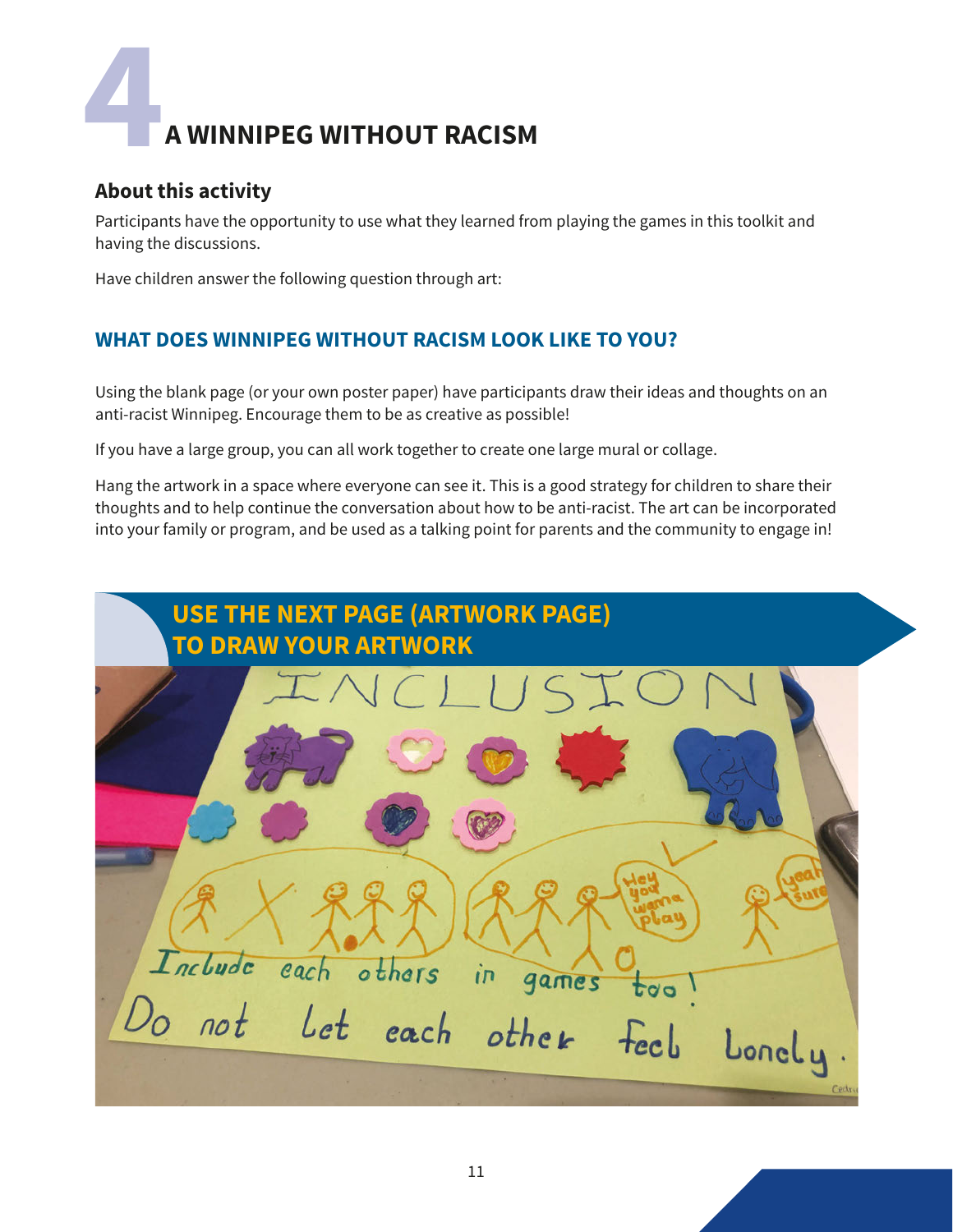#### **ARTWORK PAGE**

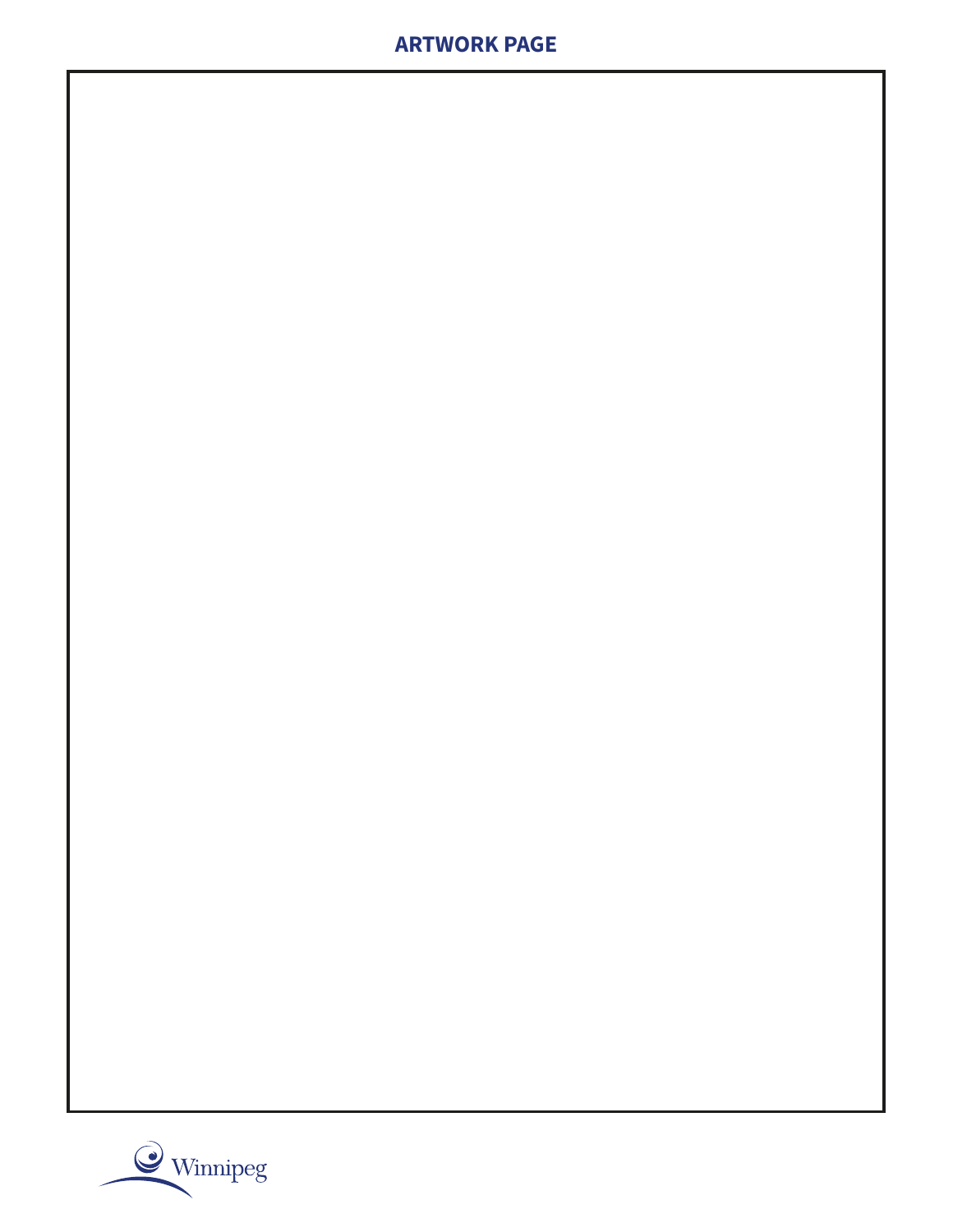*This toolkit is also available in French.*

#### **Learn more!**

For more information on anti-racism, children's rights and inclusion visit Winnipeg Public Library's anti-racism resource guide at **guides.wpl.winnipeg.ca/racism** and **equitas.org**